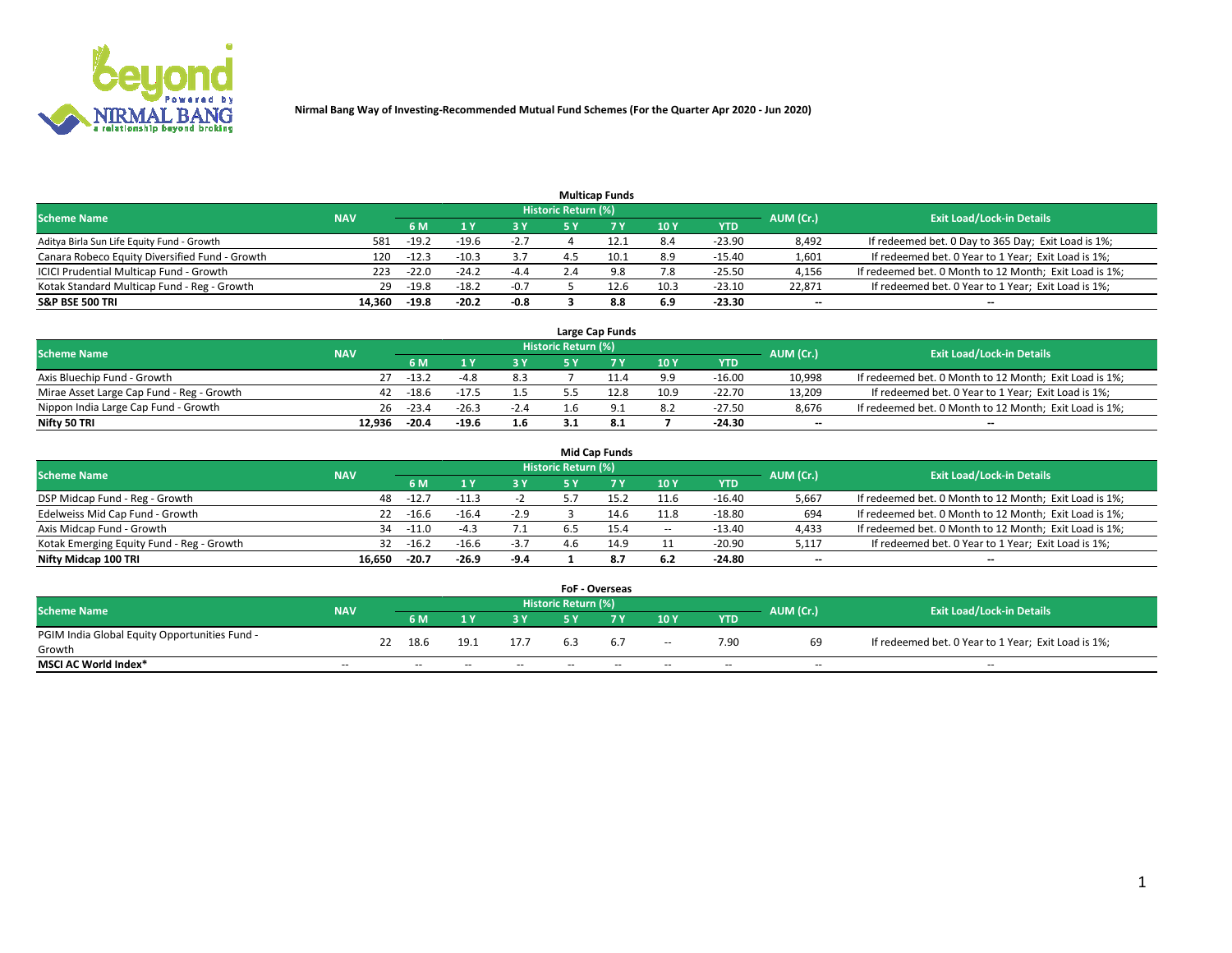

|                                                  |            |         |         |        |                     | Large & Midcap |      |            |           |                                                        |
|--------------------------------------------------|------------|---------|---------|--------|---------------------|----------------|------|------------|-----------|--------------------------------------------------------|
| <b>Scheme Name</b>                               | <b>NAV</b> |         |         |        | Historic Return (%) |                |      |            | AUM (Cr.) | <b>Exit Load/Lock-in Details</b>                       |
|                                                  |            | 6 M     |         | 3 Y    | 5٧                  |                | 10Y  | <b>YTD</b> |           |                                                        |
| Canara Robeco Emerging Equities - Growth         | 80         | $-14.1$ | $-14.9$ | -1.3   | 6.4                 |                | 14.5 | $-17.80$   | 4,254     | If redeemed bet. 0 Year to 1 Year; Exit Load is 1%;    |
| Invesco India Growth Opportunities Fund - Growth | 29         | $-19.0$ | $-15.8$ |        | 4.4                 |                | 9.5  | $-21.20$   | 1,986     | If redeemed bet. 0 Year to 1 Year; Exit Load is 1%;    |
| Sundaram Large and Mid Cap Fund - Reg - Growth   | 28         | $-23.6$ | $-19.3$ | $-0.9$ |                     | 10.9           | 7.3  | $-24.90$   | 885       | If redeemed bet. 0 Month to 12 Month; Exit Load is 1%; |
| Principal Emerging Bluechip Fund - Growth        | 88         | $-15.3$ | $-14.7$ | $-2.1$ |                     |                | 11.3 | $-18.90$   | 1,596     | If redeemed bet. 0 Day to 365 Days; Exit Load is 1%;   |
| NIFTY Large Midcap 250 TRI                       | 5.730      | $-18.9$ | $-20.5$ | $-1.9$ | 3.7                 | 10.4           | 7.9  | $-22.80$   | $- -$     | --                                                     |

|                                  |            |         |         |        |                     | <b>Focused Funds</b> |        |            |           |                                                        |
|----------------------------------|------------|---------|---------|--------|---------------------|----------------------|--------|------------|-----------|--------------------------------------------------------|
| <b>Scheme Name</b>               | <b>NAV</b> |         |         |        | Historic Return (%) |                      |        |            | AUM (Cr.) | <b>Exit Load/Lock-in Details</b>                       |
|                                  |            | 6 M     |         |        |                     |                      | 10Y    | <b>YTD</b> |           |                                                        |
| Axis Focused 25 Fund - Growth    | 25         | $-17.3$ |         | 4.5    |                     |                      | $\sim$ | -19.70     | 8.185     | If redeemed bet. 0 Month to 12 Month; Exit Load is 1%; |
| SBI Focused Equity Fund - Growth | 127        | $-14.2$ | $-10.2$ |        | 6.8                 | 12.b                 | 12.9   | -17.60     | 7.012     | If redeemed bet. 0 Year to 1 Year; Exit Load is 1%;    |
| <b>S&amp;P BSE 500 TRI</b>       | 14.360     | $-19.8$ | $-20.2$ | $-0.8$ |                     | 8.8                  | 6.9    | -23.30     | $- -$     | $\overline{\phantom{a}}$                               |

| <b>Small Cap Funds</b>                         |                                  |         |         |         |        |           |       |            |                          |                                                     |  |  |  |
|------------------------------------------------|----------------------------------|---------|---------|---------|--------|-----------|-------|------------|--------------------------|-----------------------------------------------------|--|--|--|
| <b>Scheme Name</b>                             | <b>Exit Load/Lock-in Details</b> |         |         |         |        |           |       |            |                          |                                                     |  |  |  |
|                                                | <b>NAV</b>                       | 6 M     |         | 3 Y     | 5 Y    | <b>7Y</b> | 10Y   | <b>YTD</b> | AUM (Cr.)                |                                                     |  |  |  |
| Franklin India Smaller Companies Fund - Growth | 36                               | $-25.9$ | $-32.8$ | $-11.9$ | $-1.1$ | 12.6      | 10.1  | $-27.20$   | 4,506                    | If redeemed bet. 0 Year to 1 Year; Exit Load is 1%; |  |  |  |
| HDFC Small Cap Fund - Growth                   | 28                               | $-27.3$ | $-35.1$ | $-6.7$  | 1.6    | 9.4       | 7.3   | $-26.50$   | 6,247                    | If redeemed bet. 0 Year to 1 Year; Exit Load is 1%; |  |  |  |
| L&T Emerging Businesses Fund - Reg - Growth    | 16                               | $-26.9$ | $-33$   | $-9.5$  | 2.5    | $- -$     | $\!-$ | $-28.10$   | 3,815                    | If redeemed bet. 0 Year to 1 Year; Exit Load is 1%; |  |  |  |
| SBI Small Cap Fund - Growth                    | 45                               | $-14.8$ | $-13.1$ |         | 7.9    |           | 15.4  | $-16.80$   | 2,704                    | If redeemed bet. 0 Year to 1 Year; Exit Load is 1%; |  |  |  |
| Nifty Smallcap 100 TRI                         | 4.901                            | $-28.9$ | $-38.5$ | $-17.6$ | $-6.1$ | 4.1       | 1.8   | -31.60     | $\overline{\phantom{a}}$ | --                                                  |  |  |  |

## **ELSS Schemes (Tax Saving u/s 80-C)**

| <b>Scheme Name</b>                           | <b>NAV</b> |         |         | <b>Historic Return (%)</b> |        |       |                          |          | AUM (Cr.) | <b>Exit Load/Lock-in Details</b> |
|----------------------------------------------|------------|---------|---------|----------------------------|--------|-------|--------------------------|----------|-----------|----------------------------------|
|                                              |            | 6 M     |         | <b>3Y</b>                  | 5 Y    |       | 10Y                      | YTD      |           |                                  |
| Aditya Birla Sun Life Tax Relief 96 - Growth | 26         | $-14.3$ | $-16.2$ | 0.3                        |        |       | 8.9                      | $-17.90$ | 8,167     | Nil                              |
| Axis Long Term Equity Fund - Growth          | 40         | $-16.3$ |         | 4.9                        | 5.6    | 15.6  | 13.9                     | $-18.20$ | 17,495    | Nil                              |
| Canara Robeco Equity Tax Saver Fund - Growth | 59         | $-11.2$ | -9.4    |                            | 4.9    | 10.9  | 9.3                      | $-14.00$ | 829       | Nil                              |
| Invesco India Tax Plan - Growth              | 43         | $-16.3$ | $-13.9$ | 1.6                        | 4.4    | 12.5  | 10.5                     | $-19.10$ | 806       | Nil                              |
| Mirae Asset Tax Saver Fund - Reg - Growth    | 15         | $-16.9$ | $-14.9$ | 2.8                        | $\sim$ | $- -$ | $\overline{\phantom{a}}$ | $-21.60$ | 2,671     | Nil                              |
| <b>S&amp;P BSE 200 TRI</b>                   | 4.669      | $-19.6$ | $-19.3$ | 0.3                        | 3.4    | 8.9   | 7.2                      | $-23.20$ | $- -$     | $\overline{\phantom{a}}$         |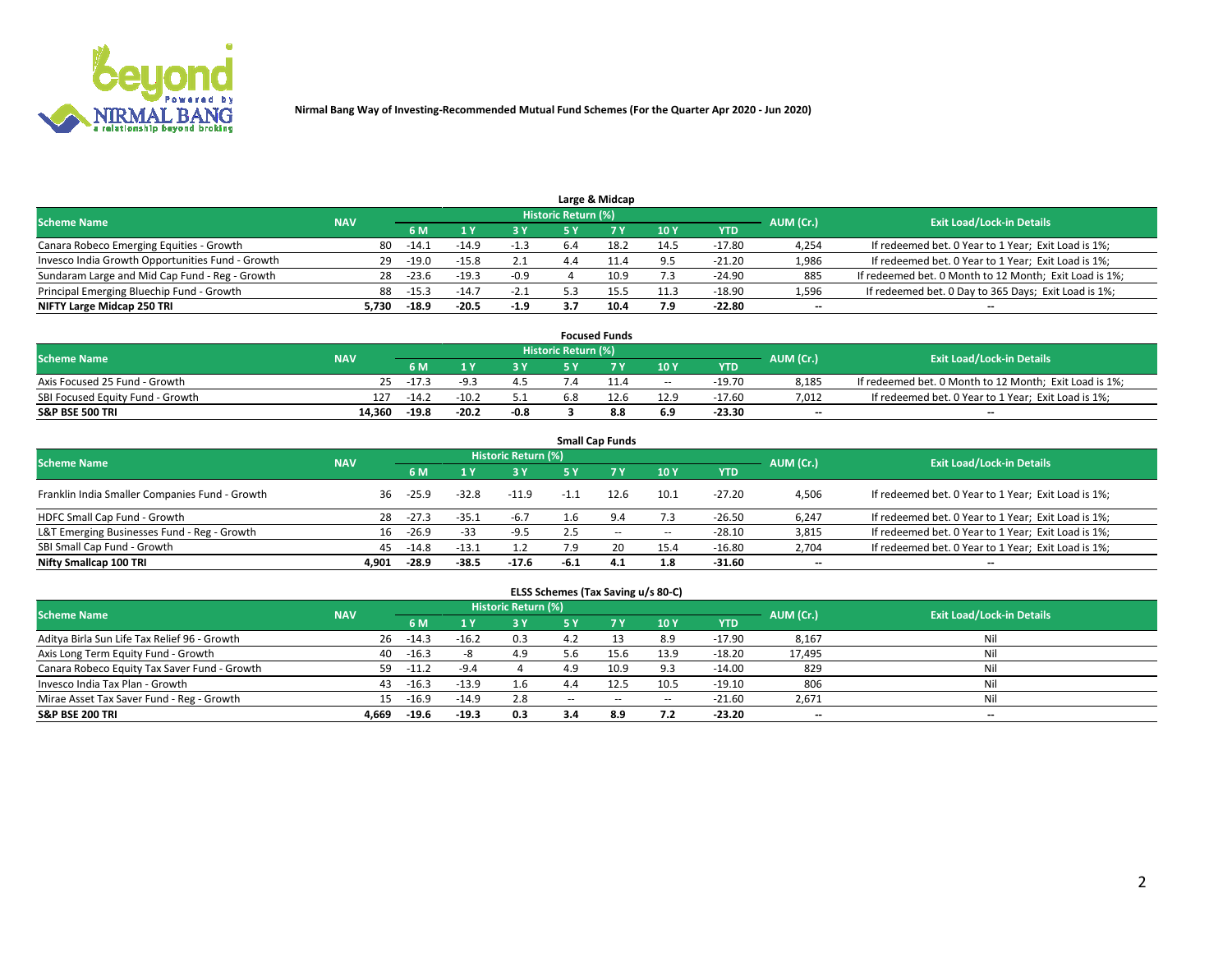

|                                           |            |         |         |                            |     | <b>Contra/Value Fund</b> |     |            |           |                                                     |
|-------------------------------------------|------------|---------|---------|----------------------------|-----|--------------------------|-----|------------|-----------|-----------------------------------------------------|
| <b>Scheme Name</b>                        | <b>NAV</b> |         |         | <b>Historic Return (%)</b> |     |                          |     |            | AUM (Cr.) | <b>Exit Load/Lock-in Details</b>                    |
|                                           |            | 6 M     |         | 3 Y                        |     |                          | 10Y | <b>YTD</b> |           |                                                     |
| Kotak India EQ Contra Fund - Reg - Growth | 43         | $-19.8$ | $-18.8$ | 1.5                        | 3.6 |                          | 7.6 | -22.50     | 631       | If redeemed bet. 0 Year to 1 Year; Exit Load is 1%; |
| Invesco India Contra Fund - Growth        | 40         | -15.3   | $-16.6$ |                            |     | 13.9                     | 10  | $-19.20$   | 3,658     | If redeemed bet. 0 Year to 1 Year; Exit Load is 1%; |
| UTI Value Opportunities Fund - Growth     | 51         | $-16.0$ | $-16.9$ | $-0.5$                     | 0.9 |                          | 7.6 | $-21.20$   | 3,294     | If redeemed bet. 0 Year to 1 Year; Exit Load is 1%; |
| Nippon India Value Fund - Growth          | 57         | $-21.0$ | $-21.9$ | $-3.2$                     |     | Q                        |     | $-23.70$   | 2,162     | If redeemed bet. 0 Year to 1 Year; Exit Load is 1%; |
| <b>S&amp;P BSE 500 TRI</b>                | 14.360     | $-19.8$ | $-20.2$ | -0.8                       |     | 8.8                      | 6.9 | $-23.30$   | $- -$     | --                                                  |

| Sector/Thematic                                                           |            |         |         |                     |                          |                          |                          |          |                          |                                                        |  |  |  |
|---------------------------------------------------------------------------|------------|---------|---------|---------------------|--------------------------|--------------------------|--------------------------|----------|--------------------------|--------------------------------------------------------|--|--|--|
| <b>Scheme Name</b>                                                        | <b>NAV</b> |         |         | Historic Return (%) |                          |                          |                          |          | AUM (Cr.)                | <b>Exit Load/Lock-in Details</b>                       |  |  |  |
|                                                                           |            | 6 M     |         | <b>3Y</b>           | 5 Y                      | 7Y                       | 10Y                      | YTD      |                          |                                                        |  |  |  |
| Canara Robeco Consumer Trends Fund - Reg -<br>Growth                      | 36         | $-14.0$ | $-6.1$  | 4.7                 | 7.8                      | 12.7                     | 11.7                     | $-14.40$ | 314                      | If redeemed bet. 0 Year to 1 Year; Exit Load is 1%;    |  |  |  |
| Mirae Asset Great Consumer Fund - Growth                                  | 30         | $-18.7$ | $-13.8$ | 4.4                 | 5.9                      | 12.9                     | $\hspace{0.05cm} \cdots$ | $-20.00$ | 774                      | If redeemed bet. 0 Year to 1 Year; Exit Load is 1%;    |  |  |  |
| <b>ICICI Prudential Technology Fund - Growth</b>                          | 47         | $-14.4$ | $-21.1$ | 6.2                 | 3.3                      | 13.3                     | 11.8                     | $-19.80$ | 320                      | If redeemed bet. 0 Day to 15 Day; Exit Load is 1%;     |  |  |  |
| Nippon India Pharma Fund - Growth                                         | 181        | 25.8    | 18.7    | 10.6                | 6.2                      | 14.8                     | 13.9                     | 18.80    | 2,190                    | If redeemed bet. 0 Year to 1 Year; Exit Load is 1%;    |  |  |  |
| BNP Paribas India Consumption Fund - Reg - Growth                         | 11         | $-9.2$  | 0.5     | $\sim$ $-$          | $\overline{\phantom{a}}$ | $\overline{\phantom{a}}$ | $\hspace{0.05cm} \cdots$ | $-11.80$ | 441                      | If redeemed bet. 0 Month to 12 Month; Exit Load is 1%; |  |  |  |
| ICICI Prudential Banking and Financial Services Fund -<br>Retail - Growth | 43         | $-32.7$ | $-34.1$ | $-6.6$              | 3.4                      | 9.8                      | 10.5                     | $-38.50$ | 2,535                    | If redeemed bet. 0 Day to 15 Day; Exit Load is 1%;     |  |  |  |
| <b>S&amp;P BSE 500 TRI</b>                                                | 14.360     | $-19.8$ | $-20.2$ | $-0.8$              |                          | 8.8                      | 6.9                      | $-23.30$ | $\overline{\phantom{a}}$ | --                                                     |  |  |  |

| <b>Dynamic Asset Allocation Funds</b>                      |            |         |         |                            |     |           |     |            |           |                                                          |  |  |  |
|------------------------------------------------------------|------------|---------|---------|----------------------------|-----|-----------|-----|------------|-----------|----------------------------------------------------------|--|--|--|
| <b>Scheme Name</b>                                         | <b>NAV</b> |         |         | <b>Historic Return (%)</b> |     |           |     |            | AUM (Cr.) | <b>Exit Load/Lock-in Details</b>                         |  |  |  |
|                                                            |            | 6 M     |         | 3 Y                        | 5 Y | <b>7Y</b> | 10Y | <b>YTD</b> |           |                                                          |  |  |  |
| ICICI Prudential Balanced Advantage Fund - Reg -<br>Growth | 32         | $-12.3$ | $-8.8$  | 2.1                        |     | 9.7       | 9.8 | $-15.30$   | 22,849    | If redeemed bet. 0 Year to 1 Year; Exit Load is 1%;      |  |  |  |
| Invesco India Dynamic Equity Fund - Growth                 | 26         | $-11.8$ | $-9.1$  | 1.2                        |     | 9.5       | 8.2 | $-13.60$   | 684       | If redeemed bet. 0 Month to 3 Month; Exit Load is 0.25%; |  |  |  |
| Nippon India Balanced Advantage Fund - Growth              | 82         | $-9.9$  | -9.6    | 1.6                        | 4.1 | 9.5       | 8.6 | $-12.80$   | 2,529     | If redeemed bet. 0 Month to 12 Month; Exit Load is 1%;   |  |  |  |
| HDFC Balanced Advantage Fund - Growth                      | 159        | $-17.5$ | $-19.2$ | $-0.2$                     | 3.5 | 8.4       | 7.6 | $-21.10$   | 32,369    | If redeemed bet. 0 Year to 1 Year; Exit Load is 1%;      |  |  |  |
| SBI Dynamic Asset Allocation Fund - Reg - Growth           | 12         | $-11.6$ | $-11.1$ | 1.4                        | 3.6 | $- -$     | -   | $-14.60$   | 545       | If redeemed bet. 0 Month to 12 Month; Exit Load is 1%;   |  |  |  |
| NIFTY 50 Hybrid Composite Debt 65:35 Index                 | 9.066      | $-10.9$ | -8      | 4.5                        | 5.4 | 8.6       | 7.9 | $-14.20$   | --        | --                                                       |  |  |  |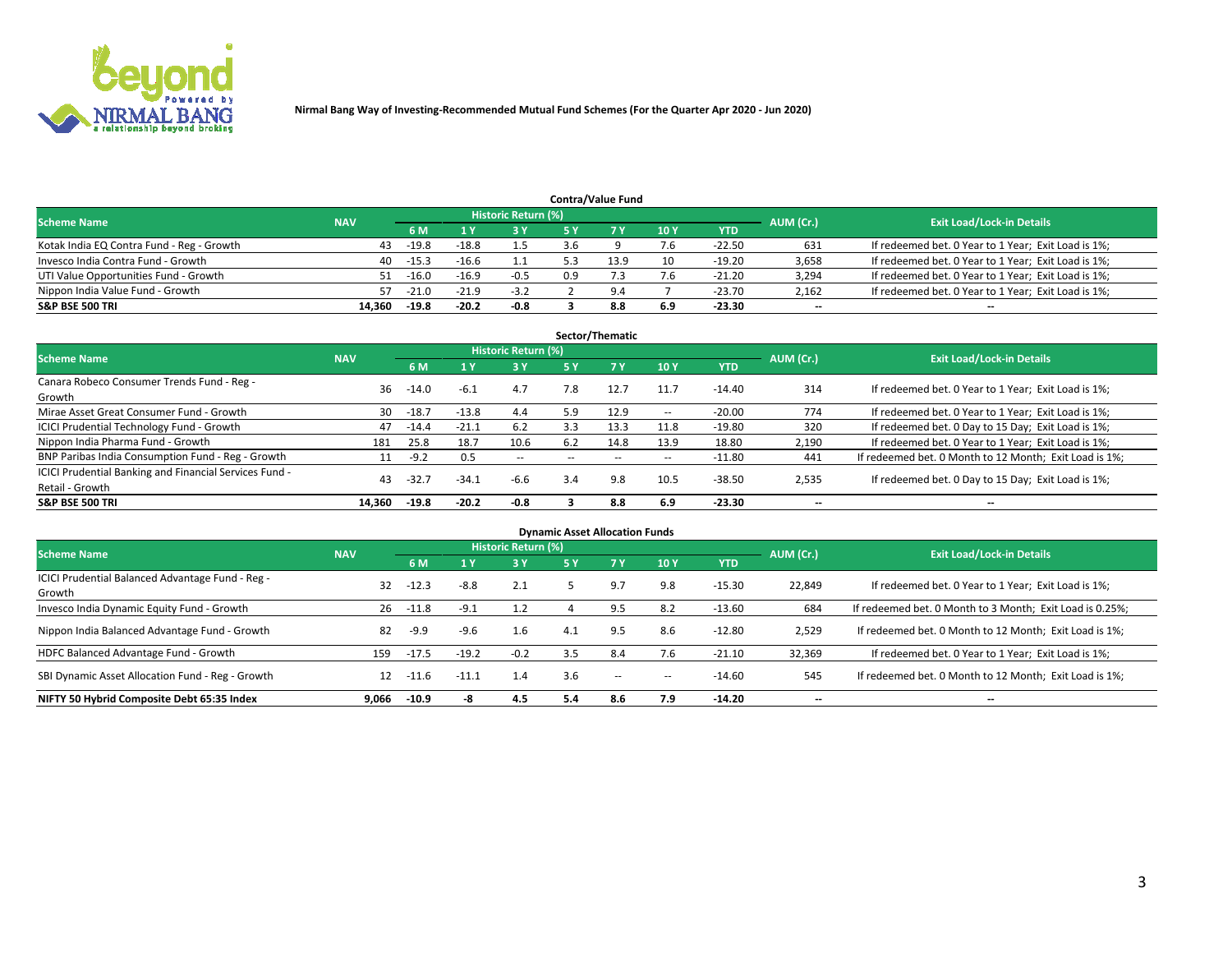

|                                                 |            |         |         |                            |       | <b>Hybrid Aggressive</b> |                          |          |                          |                                                        |
|-------------------------------------------------|------------|---------|---------|----------------------------|-------|--------------------------|--------------------------|----------|--------------------------|--------------------------------------------------------|
| <b>Scheme Name</b>                              | <b>NAV</b> |         |         | <b>Historic Return (%)</b> |       |                          |                          |          | AUM (Cr.)                | <b>Exit Load/Lock-in Details</b>                       |
|                                                 |            | 6 M     |         | 73 Y                       | 5 ۷   |                          | 10Y                      | YTD      |                          |                                                        |
| ICICI Prudential Equity & Debt Fund - Growth    | 114        | $-14.6$ | $-15.2$ | $-0.1$                     |       | 10.9                     | 10.6                     | $-18.90$ | 16,219                   | If redeemed bet. 0 Year to 1 Year; Exit Load is 1%;    |
| Mirae Asset Hybrid - Equity Fund - Reg - Growth | 13         | -11.    | $-10.3$ | 3.1                        | $- -$ | $- -$                    | $\overline{\phantom{a}}$ | $-15.80$ | 2,923                    | If redeemed bet. 0 Year to 1 Year; Exit Load is 1%;    |
| SBI Equity Hybrid Fund - Growth                 | 124        | $-11.9$ |         | 4.2                        |       |                          | 9.7                      | $-14.80$ | 26,925                   | If redeemed bet. 0 Month to 12 Month; Exit Load is 1%; |
| Canara Robeco Equity Hybrid Fund - Growth       | 151        | $-1.4$  | $-4.$   | 4.2                        |       | 11.8                     | 10.2                     | $-10.40$ | 2,621                    | If redeemed bet. 0 Year to 1 Year; Exit Load is 1%;    |
| NIFTY 50 Hybrid Composite Debt 65:35 Index      | 9,066      | $-10.9$ | -21     | 4.5                        | 5.4   | 8.6                      | 7.9                      | $-14.20$ | $\overline{\phantom{a}}$ | --                                                     |

| <b>Arbitrage Fund</b>                      |            |    |           |  |                     |  |  |     |            |           |                                                          |  |  |
|--------------------------------------------|------------|----|-----------|--|---------------------|--|--|-----|------------|-----------|----------------------------------------------------------|--|--|
| <b>Scheme Name</b>                         | <b>NAV</b> |    |           |  | Historic Return (%) |  |  |     |            | AUM (Cr.) | <b>Exit Load/Lock-in Details</b>                         |  |  |
|                                            |            |    | 1 M       |  | 6 M                 |  |  | 3 Y | <b>YTD</b> |           |                                                          |  |  |
| IDFC Arbitrage Fund - Reg - Growth         |            |    | <b>29</b> |  | 4.8                 |  |  |     | 5.00       | 6.491     | If redeemed bet. 0 Month to 1 Month; Exit Load is 0.25%; |  |  |
| Kotak Equity Arbitrage Fund - Reg - Growth |            | 28 | 4.4       |  | 5.4                 |  |  | 6.1 | 5.80       | 10.580    | If redeemed bet. 0 Day to 30 Day; Exit Load is 0.25%;    |  |  |
| Nippon India Arbitrage Fund - Growth       |            | 20 | 5. Ω      |  | 5.3                 |  |  | 6.2 | 5.80       | 6.821     | If redeemed bet. 0 Month to 1 Month; Exit Load is 0.25%; |  |  |

| <b>Equity Saver</b>                      |            |    |                          |                          |                     |        |       |                          |                          |           |                                                        |  |  |  |
|------------------------------------------|------------|----|--------------------------|--------------------------|---------------------|--------|-------|--------------------------|--------------------------|-----------|--------------------------------------------------------|--|--|--|
| <b>Scheme Name</b>                       | <b>NAV</b> |    |                          |                          | Historic Return (%) |        |       |                          |                          | AUM (Cr.) | <b>Exit Load/Lock-in Details</b>                       |  |  |  |
|                                          |            |    | 6 M                      |                          |                     | E V    |       | 10Y                      | <b>YTD</b>               |           |                                                        |  |  |  |
| Axis Equity Saver Fund - Reg - Growth    |            |    | $-1.4$                   | $-3.8$                   |                     | $-$    | $- -$ | $-$                      | $-8.50$                  | 680       | If redeemed bet. 0 Month to 12 Month; Exit Load is 1%; |  |  |  |
| Kotak Equity Savings Fund - Reg - Growth |            | 14 | -49                      |                          |                     |        | $-$   | $\sim$                   | $-7.10$                  | 1.449     | If redeemed bet. 0 Year to 1 Year; Exit Load is 1%;    |  |  |  |
| CRISIL Hybrid 50+50 - Moderate Index*    | $- -$      |    | $\overline{\phantom{a}}$ | $\overline{\phantom{a}}$ | $- -$               | $\sim$ | $- -$ | $\overline{\phantom{a}}$ | $\overline{\phantom{a}}$ | $- -$     | --                                                     |  |  |  |

| <b>Liquid Funds</b>                 |            |                |                |                            |     |     |            |                 |           |                                  |  |  |  |  |
|-------------------------------------|------------|----------------|----------------|----------------------------|-----|-----|------------|-----------------|-----------|----------------------------------|--|--|--|--|
| <b>Scheme Name</b>                  | <b>NAV</b> |                |                | <b>Historic Return (%)</b> |     |     | <b>YTM</b> | Avg             | AUM (Cr.) | <b>Exit Load/Lock-in Details</b> |  |  |  |  |
|                                     |            | 1 <sub>W</sub> | $\overline{M}$ | 1 M                        | ះ M | 1 Y |            | <b>Maturity</b> |           |                                  |  |  |  |  |
| Axis Liquid Fund - Growth           | 2.202      | -8.2           | 6.6            | 8.4                        | 6.1 |     | 4.49       | 0.15            | 19,980    | *Ref Footnote                    |  |  |  |  |
| IDFC Cash Fund - Reg - Growth       | 2,399      | 7.4            | 6.L            | 8.2                        | b.b | 5.8 | 4.89       | 0.13            | 7,003     | *Ref Footnote                    |  |  |  |  |
| Mahindra Liquid Fund - Reg - Growth | 1,287      | 8.3            | 6.3            | 8.4                        | 5.8 | 6.2 | 4.85       | 0.13            | 2,098     | *Ref Footnote                    |  |  |  |  |
| Kotak Liquid Fund - Reg - Growth    | 4.014      | 7.4            | 6.L            | 8.2                        | ь.6 |     | 4.37       | 0.16            | 23,622    | *Ref Footnote                    |  |  |  |  |
| <b>CRISIL Liquid Fund Index</b>     | $- -$      | 7.3            | 6.2            | 7.1                        |     | 6.3 | $-$        | $- -$           | $-$       | $-$                              |  |  |  |  |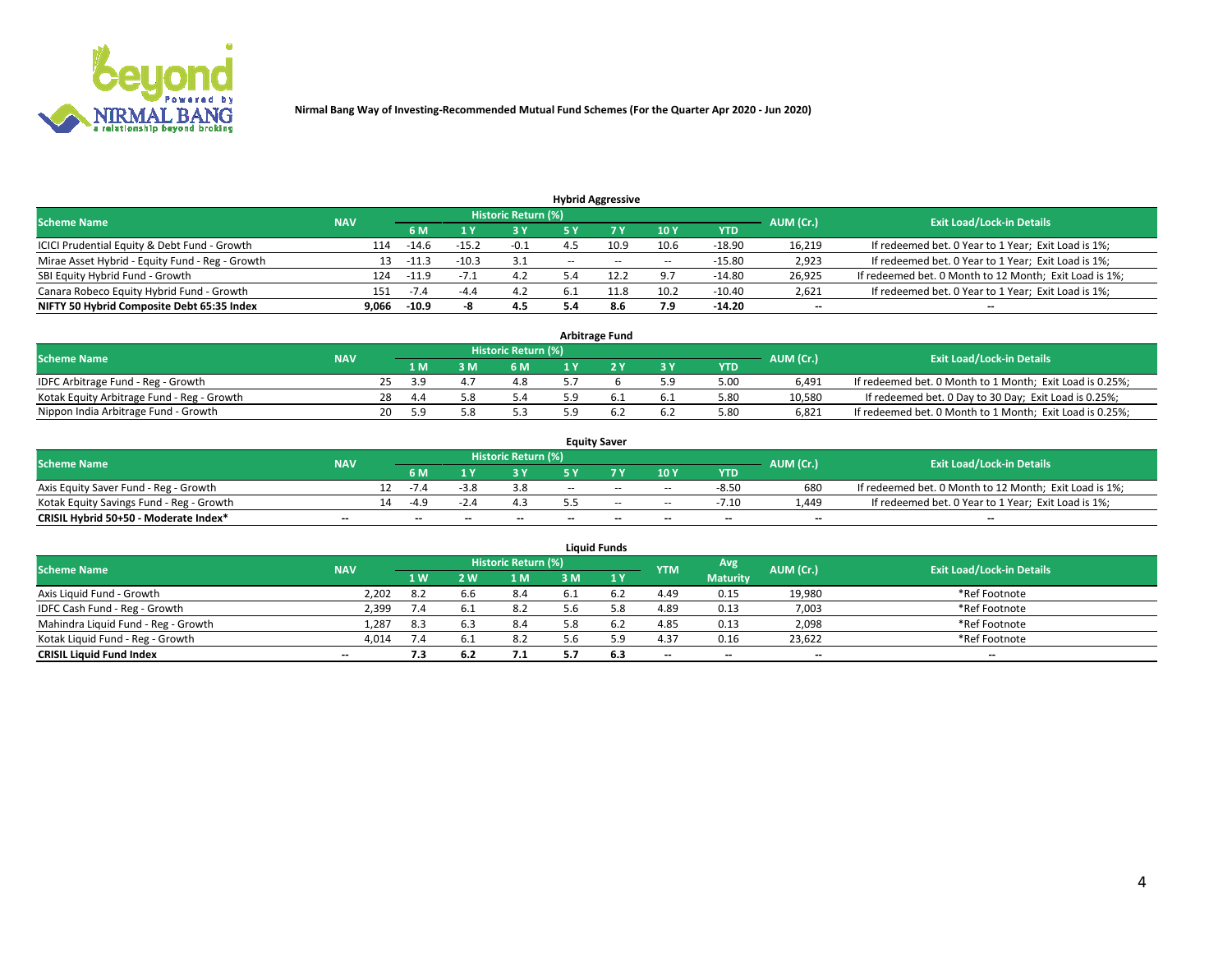

| <b>Ultra Short Fund</b>                       |            |       |     |                            |     |                          |                          |                          |                          |                                  |  |  |  |  |
|-----------------------------------------------|------------|-------|-----|----------------------------|-----|--------------------------|--------------------------|--------------------------|--------------------------|----------------------------------|--|--|--|--|
| <b>Scheme Name</b>                            | <b>NAV</b> |       |     | <b>Historic Return (%)</b> |     |                          | <b>YTM</b>               | Avg                      | AUM (Cr.)                | <b>Exit Load/Lock-in Details</b> |  |  |  |  |
|                                               |            | '1 M. | : M | 6 M                        |     |                          |                          | <b>Maturity</b>          |                          |                                  |  |  |  |  |
| IDFC Ultra Short Term Fund - Reg - Growth     |            | 20.6  |     | 6.6                        |     | $\overline{\phantom{a}}$ | 5.87                     | 0.48                     | 4,182                    | Nil                              |  |  |  |  |
| Sundaram Ultra Short Term Fund - Reg - Growth |            | 17.6  |     | 5.3                        | $-$ | $- -$                    | 5.31                     | 0.51                     | 332                      | Nil                              |  |  |  |  |
| L&T Ultra Short Term Fund - Growth            | 33         | -22.1 |     | 6.4                        |     |                          | 5.9                      | 0.53                     | 1,670                    | Nil                              |  |  |  |  |
| <b>NIFTY Ultra Short Duration Debt Index</b>  | 4,083      | 15.0  |     | 6.6                        |     |                          | $\overline{\phantom{a}}$ | $\overline{\phantom{a}}$ | $\overline{\phantom{a}}$ | $-$                              |  |  |  |  |

| Money Market Fund                                |                          |      |    |                     |     |             |            |                 |           |                                  |  |  |  |  |
|--------------------------------------------------|--------------------------|------|----|---------------------|-----|-------------|------------|-----------------|-----------|----------------------------------|--|--|--|--|
| <b>Scheme Name</b>                               | <b>NAV</b>               |      |    | Historic Return (%) |     |             | <b>YTM</b> | Avg             | AUM (Cr.) | <b>Exit Load/Lock-in Details</b> |  |  |  |  |
|                                                  |                          | 1 M  | ١M | 6 M                 |     | <b>23 V</b> |            | <b>Maturity</b> |           |                                  |  |  |  |  |
| Aditya Birla Sun Life Money Manager Fund - Reg - | 271                      | 26.2 |    | 6.9                 | 7.8 |             | 6.57       | 0.80            | 8,318     | Nil                              |  |  |  |  |
| Growth                                           |                          |      |    |                     |     |             |            |                 |           |                                  |  |  |  |  |
| Franklin India Savings Fund - Growth             |                          | 23.7 |    | 6.7                 |     |             | 6.57       | 0.71            | 3,357     | Nil                              |  |  |  |  |
| Nippon India Money Market Fund - Growth          | 3,051                    | 19.7 |    | 6.6                 |     |             | 6.22       | 0.55            | 3,491     | Nil                              |  |  |  |  |
| <b>CRISIL Liquid Fund Index</b>                  | $\overline{\phantom{a}}$ | 7.1  |    | 5.7                 | 6.3 | $-$         | $- -$      | $- -$           | $- -$     | $\overline{\phantom{a}}$         |  |  |  |  |

| <b>Short Term Fund</b>                          |            |    |      |      |                            |      |            |            |                 |           |                                  |  |  |
|-------------------------------------------------|------------|----|------|------|----------------------------|------|------------|------------|-----------------|-----------|----------------------------------|--|--|
| <b>Scheme Name</b>                              | <b>NAV</b> |    |      |      | <b>Historic Return (%)</b> |      |            | <b>YTM</b> | Avg             | AUM (Cr.) | <b>Exit Load/Lock-in Details</b> |  |  |
|                                                 |            |    | 4 M  | 3 M  | 6 M                        | 1 Y  | <b>ZBY</b> |            | <b>Maturity</b> |           |                                  |  |  |
| Axis Short Term Fund - Growth                   |            | 22 | 42.1 | 9.9  | 8.9                        | 10   |            | 6.92       | 2.90            | 4,821     | Nil                              |  |  |
| HDFC Short Term Debt Fund - Growth              |            | 23 | 38.4 | 8.8  | 8.8                        | 9.9  | 7.9        | 7.48       | 3.31            | 11,204    | Nil                              |  |  |
| IDFC Bond Fund - Short Term Plan - Reg - Growth |            | 42 | 42.9 | 8.9  | 8.3                        |      |            | 6.52       | 2.31            | 11,573    | Nil                              |  |  |
| Kotak Bond Short Term Fund - Reg - Growth       |            | 38 | 38.2 |      | 8.8                        | a a  |            | 7.04       | 3.00            | 9,526     | Nil                              |  |  |
| L&T Short Term Bond Fund - Reg - Growth         |            | 20 | 45.9 | 11.9 | 9.4                        | 10.2 | 7.8        | 6.29       | 2.49            | 4,778     | Nil                              |  |  |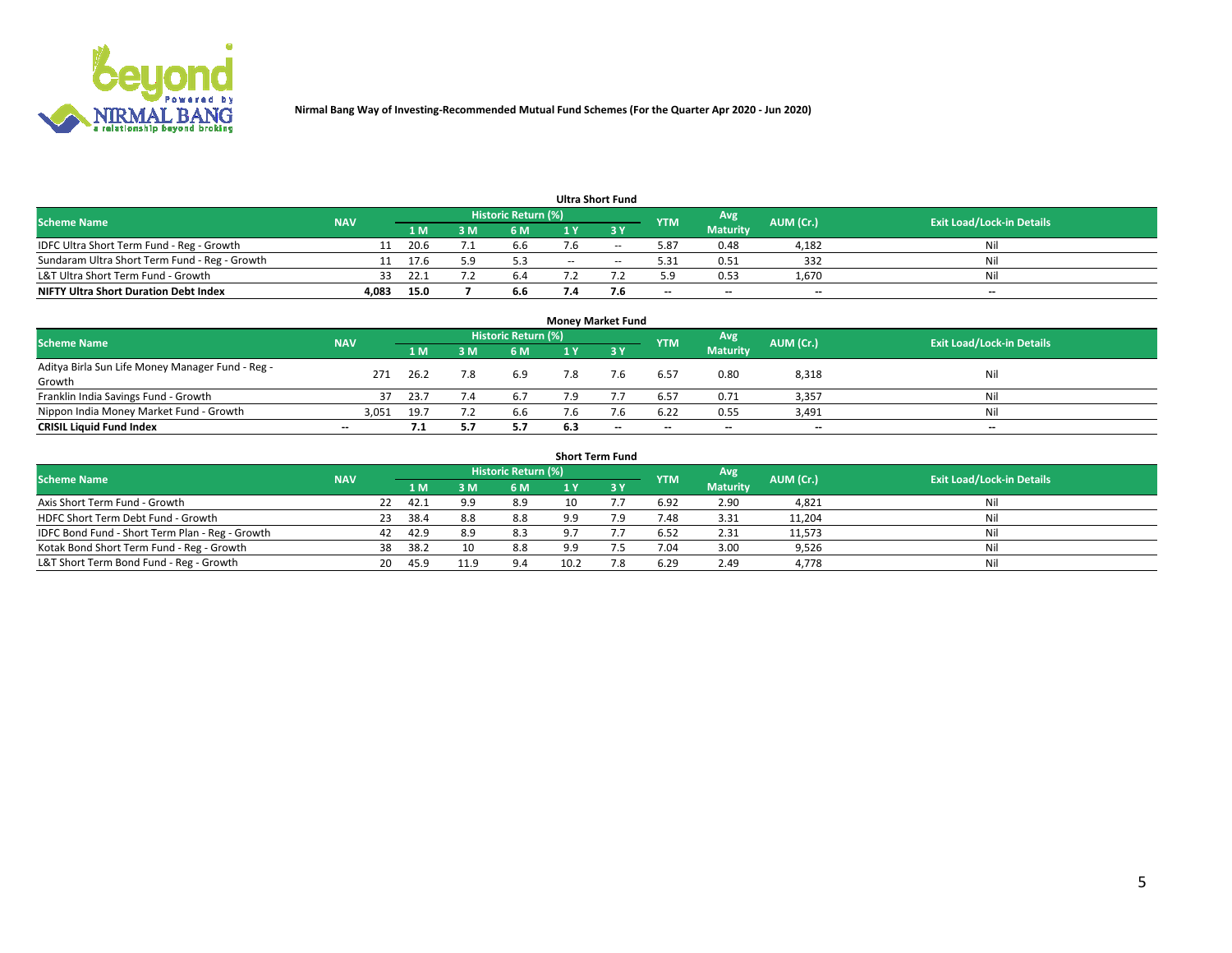

| <b>Low Duration Fund</b>                  |            |      |     |                     |  |  |            |                 |           |                                  |  |  |  |  |
|-------------------------------------------|------------|------|-----|---------------------|--|--|------------|-----------------|-----------|----------------------------------|--|--|--|--|
| <b>Scheme Name</b>                        | <b>NAV</b> |      |     | Historic Return (%) |  |  | <b>YTM</b> | Avg             | AUM (Cr.) | <b>Exit Load/Lock-in Details</b> |  |  |  |  |
|                                           |            | 1 M  | ៵៳  | 6 M                 |  |  |            | <b>Maturity</b> |           |                                  |  |  |  |  |
| Axis Treasury Advantage Fund - Growth     | 2.267      | 26.3 | 6.9 | 6.8                 |  |  | 6.52       | 1.20            | 4.229     | Nil                              |  |  |  |  |
| Canara Robeco Savings Fund - Reg - Growth | 32         | 26.8 | 6.9 | b.5                 |  |  | 5.5        | 0.99            | 936       | Nil                              |  |  |  |  |
| IDFC Low Duration Fund - Reg - Growth     | 29         | 24.9 |     |                     |  |  | 5.93       | 1.31            | 4,391     | Nil                              |  |  |  |  |

| <b>Banking &amp; PSU Bond Funds</b>            |            |      |      |                            |      |     |            |                 |           |                                  |  |  |  |  |
|------------------------------------------------|------------|------|------|----------------------------|------|-----|------------|-----------------|-----------|----------------------------------|--|--|--|--|
| <b>Scheme Name</b>                             | <b>NAV</b> |      |      | <b>Historic Return (%)</b> |      |     | <b>YTM</b> | Avg             | AUM (Cr.) | <b>Exit Load/Lock-in Details</b> |  |  |  |  |
|                                                |            | 1 M  | 3 M  | 6 M                        |      |     |            | <b>Maturity</b> |           |                                  |  |  |  |  |
| Axis Banking & PSU Debt Fund - Growth          | 1.924      | 46.1 | 8.7  | 8.3                        | 10.4 | 8.6 | 6.50       | 2.40            | 13.089    | Nil                              |  |  |  |  |
| Kotak Banking and PSU Debt Fund - Reg - Growth | 47         | 39.9 | 8.8  | ン・エ                        |      |     | 6.79       | 3.62            | 4.759     | Nil                              |  |  |  |  |
| IDFC Banking & PSU Debt Fund - Reg - Growth    | 18         | 54.6 | 10.9 | 9.5                        |      |     | 6.52       | 2.99            | 13,751    | Nil                              |  |  |  |  |

| <b>Corporate Bond Funds</b>                         |            |      |      |                     |      |     |            |                 |           |                                                         |  |  |  |  |
|-----------------------------------------------------|------------|------|------|---------------------|------|-----|------------|-----------------|-----------|---------------------------------------------------------|--|--|--|--|
| <b>Scheme Name</b>                                  | <b>NAV</b> |      |      | Historic Return (%) |      |     | <b>YTM</b> | Avg             | AUM (Cr.) | <b>Exit Load/Lock-in Details</b>                        |  |  |  |  |
|                                                     |            | 1 M  | 3 M  | 6 M                 |      |     |            | <b>Maturity</b> |           |                                                         |  |  |  |  |
| ICICI Prudential Corporate Bond Fund - Reg - Growth | 21         | 33.7 | 8.5  | 8.5                 | 9.7  |     | 6.98       | 3.18            | 11.736    | Nil                                                     |  |  |  |  |
| L&T Triple Ace Bond Fund - Reg - Growth             | 53.        | 62.5 | 15.3 | 13                  | 15.6 | 8.8 | 7.16       | 8.06            | 3,169     | If redeemed bet. 0 Month to 3 Month; Exit Load is 0.5%; |  |  |  |  |
| Kotak Corporate Bond Fund - Std - Growth            | 2,708      | 32.3 | 7.9  | 7.7                 | 9.2  | 8.1 | 6.49       | 1.60            | 4,306     | Nil                                                     |  |  |  |  |

| <b>Credit Risk Fund</b>                           |            |    |      |     |                     |     |      |            |                 |           |                                                           |  |  |
|---------------------------------------------------|------------|----|------|-----|---------------------|-----|------|------------|-----------------|-----------|-----------------------------------------------------------|--|--|
| <b>Scheme Name</b>                                | <b>NAV</b> |    |      |     | Historic Return (%) |     |      | <b>YTM</b> | Avg             | AUM (Cr.) | <b>Exit Load/Lock-in Details</b>                          |  |  |
|                                                   |            |    | '1 M | l M | 6 M                 |     | 73 Y |            | <b>Maturity</b> |           |                                                           |  |  |
| <b>ICICI Prudential Credit Risk Fund - Growth</b> |            | 22 | 25.5 | 6.9 | 9.2                 | 9.4 |      | 9.38       | 2.25            | 11,994    | If redeemed bet. 0 Year to 1 Year; Exit Load is 1%;       |  |  |
| Kotak Credit Risk Fund - Reg - Growth             |            | 22 | 21.6 |     | 4.1                 |     |      | 8.76       | 2.65            | 4,798     | If redeemed bet. 0 Year to 1 Year; Exit Load is 1%;       |  |  |
|                                                   |            |    |      |     |                     |     |      |            |                 |           | If redeemed bet. 0 Month to 12 Month; Exit Load is 3%; If |  |  |
| SBI Credit Risk Fund - Growth                     |            | 32 | 23.8 | 6.2 | 6.5                 | 6.4 | 6.4  | 8.77       | 2.78            | 4,929     | redeemed bet. 12 Month to 24 Month; Exit Load is 1.5%; If |  |  |
|                                                   |            |    |      |     |                     |     |      |            |                 |           | redeemed bet. 24 Month to 36 Month; Exit Load is 0.75%;   |  |  |